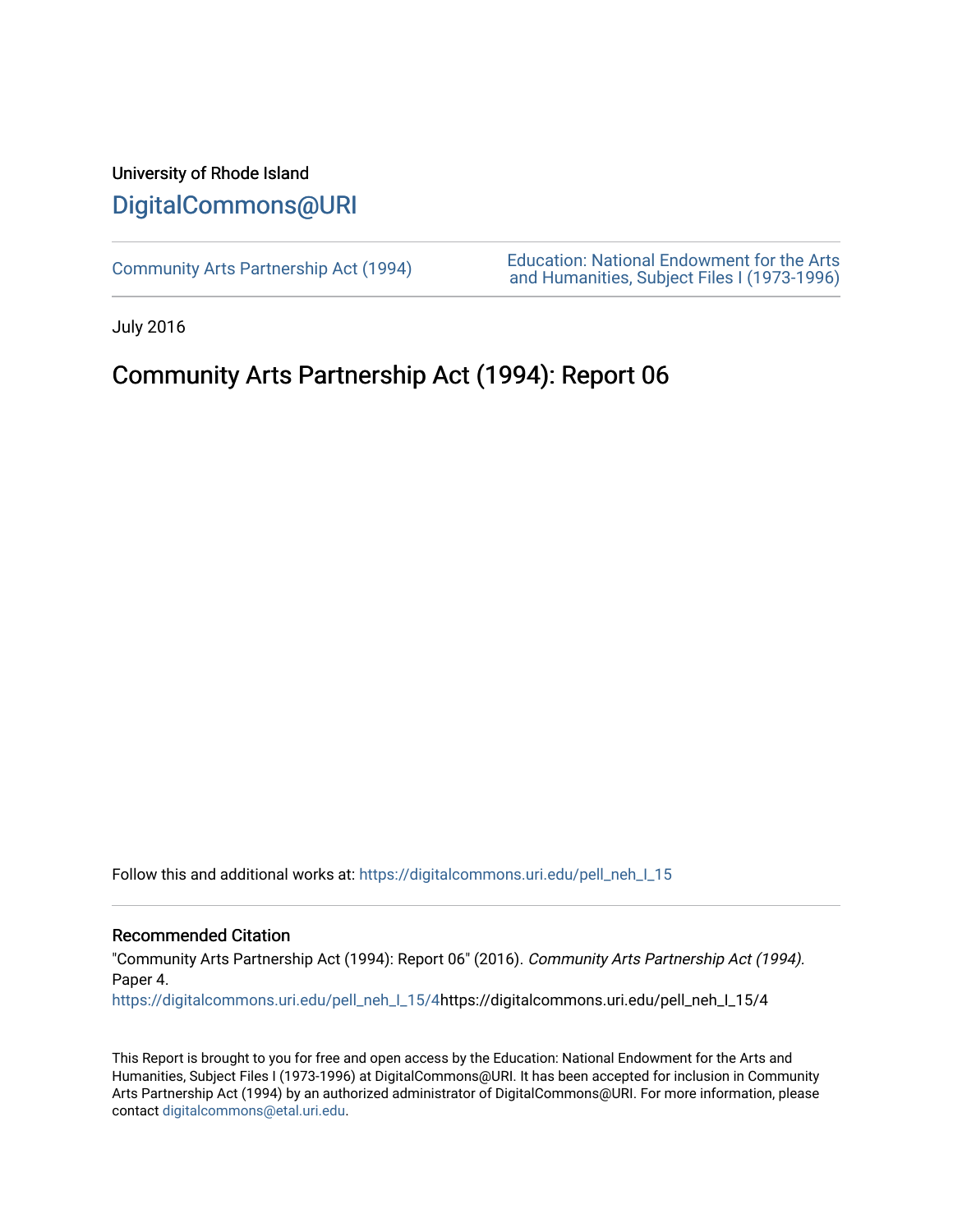### COMMUNITY ARTS PARTNERSHIP ACT, H.R. 2933

### SPONSORING ORGANIZATIONS

Alliance of NY State Arts Councils American Architectural Foundation American Arts Alliance American Association of Botanical Gardens and Arboreta (AABGA) American Association of Museums American Association of School Administrators (AASA) American Center for Design (ACD) American Council for the Arts American Design Council American Institute of Architects (AIA) American Institute of Graphic Arts (AIGA) American Society of Interior Designers (ASID) American Society of Landscape Architects (ASLA) American Symphony Orchestra League Arizonans for Cultural Development Arts Action Alliance & Concerned Citizens for the Arts in Michigan artsgenesis Association of Art Museum Directors Association of Independent Colleges of Art and Design Association of Performing Arts Presenters Association of Professional Design Firms (APDF) California Confederation of the Arts Center for Arts in the Basic Curriculum (CABC) City Arts, Inc. Colorado Alliance for Arts Education Council for Basic Education Council for Exceptional Children (CEC) Council of the Great City Schools (CGCS) Dance/USA Denver Center for the Performing Arts Design Management Institute (DMI) Florida Cultural Action Alliance French Art Colony Hudson River Museum Illinois Arts Alliance Indiana Advocates for the Arts Industrial Designers Society of America (IDSA) Institute of Business Designers (IBD) Jacques Marchais Center of Tibetan Art Judaica Museum Manchester Craftmen's Guild